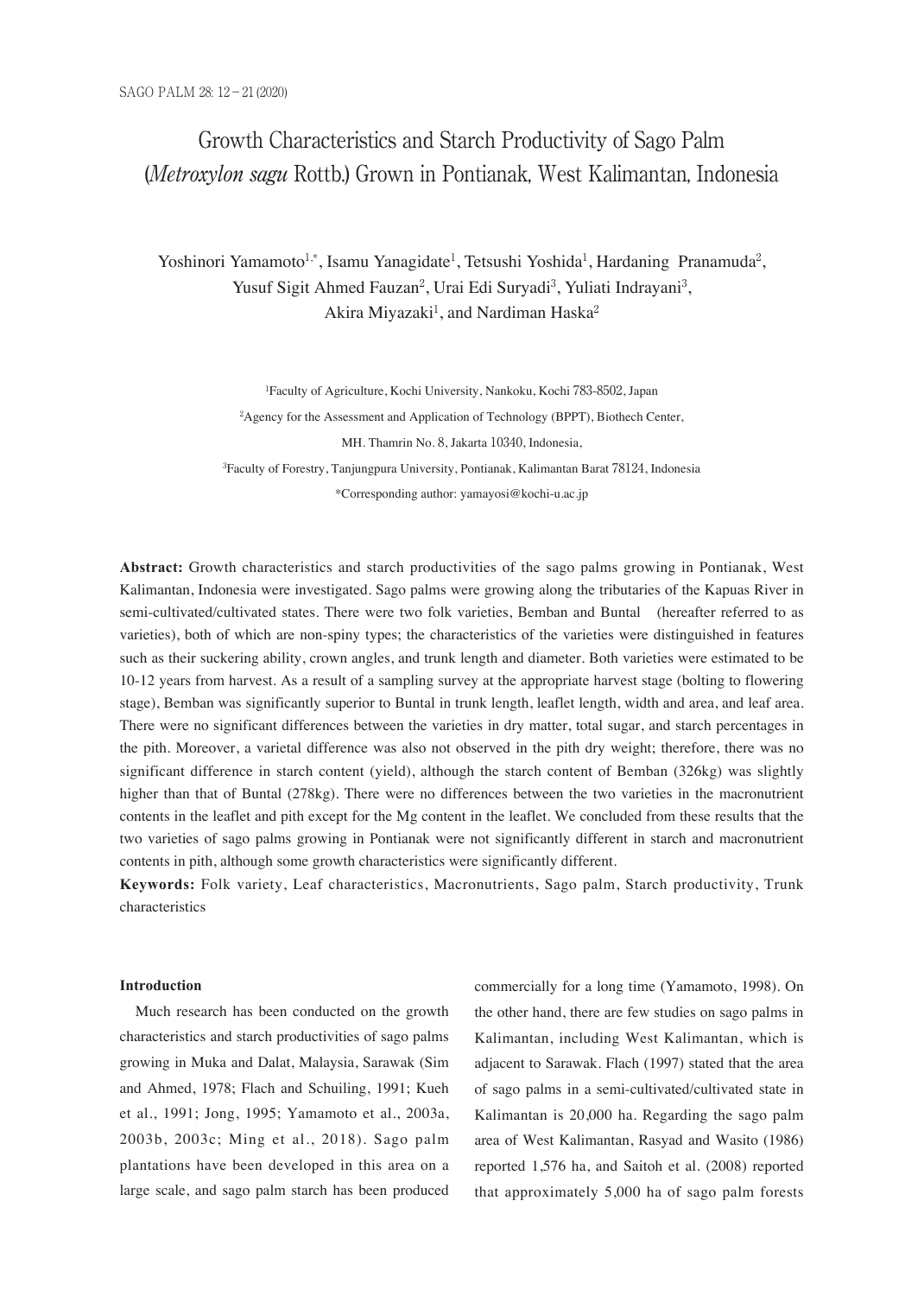spread along the Kapuas River. Saitoh et al. (2008) reported that three types of sago palm grew along the Kapuas River. However, the morphological and growth characteristics as well as the starch productivity of sago palm varieties have not been clarified.

With this background, the purpose of this study was to clarify the growth characteristics and starch productivities of sago palm varieties growing in Pontianak, West Kalimantan, Indonesia.

# **Materials and Methods**

#### **1. Interview survey**

We conducted an interview survey on the types of sago palm (varieties), and their morphological and growth characteristics, starch productivities, cultivation, and uses with sago palm growers in Ambangah Village (about 35km southwest of Pontianak) along the Ambangah River (which is a tributary of the Kapuas River), near Pontianak, West Kalimantan, Indonesia in August 2007 (Fig. 1).



**Fig 1.** Map of West Kalimantan, Indonesia

# **2. Sampling survey**

In August 2007, a survey was conducted in Ambangah Village described above (Fig. 1) . Two sago palm varieties (Bemban and Buntal) that were cultivated in the village were surveyed; three

individuals of each variety at harvest stage (from bolting to flowering stage) were selected from farmers' sago palm gardens (*Kebun Sago*, in Indonesian). The sago palm gardens grew in mineral soil. Each individual was felled with an ax or a chainsaw, and the numbers of living leaves and leaf scars on the trunk were measured. The plant length and trunk length were measured from the cut portion of the trunk base to the tip of the top leaf and the node of the lowest living leaf, respectively. Since the surveyed individuals reached the growing stages after flower bud formation, leaf lengths were shortened from the lower leaves to the upper leaves (Yamamoto et al., 2014). Therefore, leaf characteristics−such as leaf length, number of leaflets, lengths, maximum widths, and SPAD values (SPAD-502, Minolta Co.) of the longest leaflets from right and left sides of the lowest leaves−were measured. SPAD values were measured at the center of leaflets. In addition, according to the method of Omori (2001), the leaf area was calculated as the longest leaflet length × its maximum width  $\times$  the number of leaflets per leaf  $\times$ 0.54, and the average leaflet area was calculated as the leaf area/the number of leaflets. Moreover, the middle parts of the longest leaflets on the right and left sides of each three leaves positioned at the  $1<sup>st</sup>$ , the 8-10<sup>th</sup>, and the 16-18<sup>th</sup> from the base were sampled. The sampled middle parts of these leaflets were dried at about 80° C for two days and brought back to Japan, and further dried at 65° C for two days. On the other hand, the trunk was divided into four parts equal in length, and the diameter of each cut surface, including the base and top cut surfaces, was measured; discs of approximately three cm were cut out from the positions where the diameters were measured. The trunk was cut into short pieces (logs), and all logs were weighed with a 100 kg bar scale. Pith samples of approximately 50-100 g (0.1 g unit) were collected radially from the sampled discs with a portable electronic balance (HL-200, Kyoei Co.). The collected pith samples were dried at about 80° C for two days and brought back to Japan, where they were further dried at 65° C for two days, and then the dry weight was measured.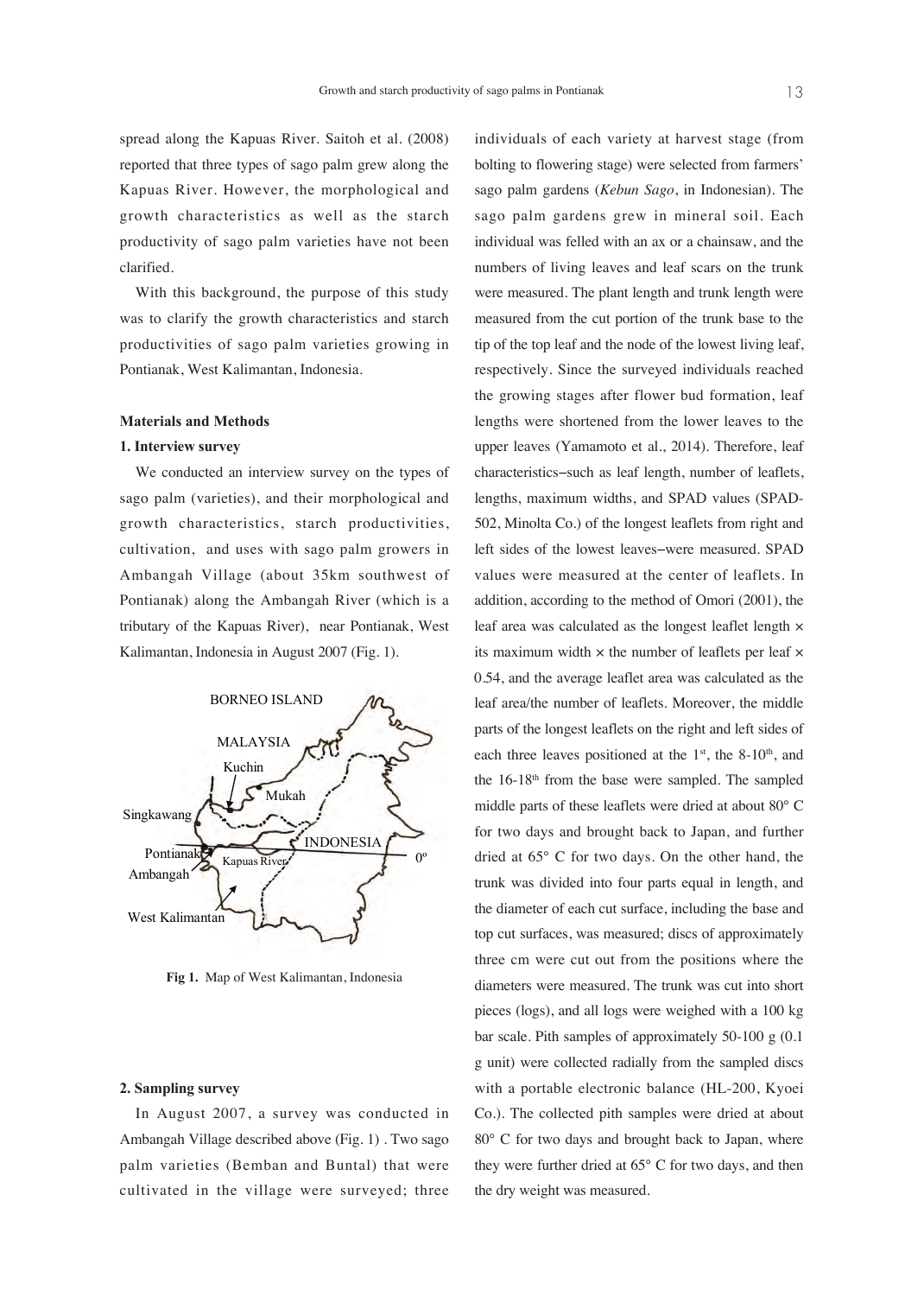# **3. Macronutrient analysis of leaflet and pith**

Leaflet and pith dry matter materials were pulverized to a fine powder of 100 mesh or less by the grinder (T1-100, SAMPLE MILL, CMY Co.), and 0.5 g samples were decomposed with sulfuric acidhydrogen peroxide for the determination of macronutrients (N, P, K, Ca and Mg). Nitrogen (N) and phosphorous (P) were analyzed by the semi-micro Kjeldahl method and the colorimetric method (Murphy and Riley 1962), respectively. Potassium (K), calcium (Ca), and magnesium (Mg) were analyzed by atomic absorption spectrophotometer (AA-6800, Autosampler ASC-6100, Shimadzu Co.).

# **4. Total sugar and starch analyses (chemical method) of pith**

From the pulverized pith dried materials described above, total sugar and starch were extracted using the method of Murayama et al. (1955). That is, 0.2 g of pith dry material was extracted with 80% hot alcohol three times for total sugar, and the residue was extracted with 4.6*N* perchloric acid for six times for starch. The glucose amounts of total sugar and starch were measured by the anthrone method, and the starch content was expressed as a value obtained by multiplying the glucose amount by 0.9. The starch content per plant (yield) was calculated as the trunk weight  $\times$  0.8  $\times$  the pith dry matter percentage  $\times$  the starch percentage/10000, where 0.8 was the ratio of pith in the trunk weight (Yatsugi, 1977) and the pith dry matter and starch percentages were the average values of the five positions of discs.

#### **5. Starch extraction from pith by electric blender**

Two kg of the pith was sampled from the base,

middle, and top of the trunk of the individual sampled plants. Each pith sample was cut into sections of 1-3 cm3 and crushed several times with water using a commercial electric blender (1.5L) for 1.5-2 minutes. The crushed pith was double wrapped in 100-mesh cloth, and starch was extracted by squeezing with pouring water (Miyazaki et al., 2006). The supernatant was discarded after standing for about 30 minutes, and tap water was added to the precipitate and stirred to purify the precipitate through a double 100- mesh cloth. This purifying process of the precipitate was repeated three or four times. Then, the supernatant was removed and the precipitate (starch) was sun-dried and brought back to Japan. The starch was dried at 100° C for 12 hours and the dry starch weight was measured. The starch content was calculated by the fresh weight of the pith and the dry starch weight. Hereafter, this method is referred to as the blender extraction method.

#### **6. Statistical analysis**

Statistical analysis was performed on the obtained data using JMP (Version 7.0, SAS Institute).

#### **Results**

#### **1. Interview survey**

Sago palms grow in a semi-cultivated/cultivated state in an area approximately 500 m wide along the Ambangah River, a tributary of the Kapuas River. Sago palms were introduced to this area about 45 years ago (early 1960s). The habitat has mineral soil (silty loam-silty). Bemban and Buntal, two non-spiny types of sago palm varieties (although they have small spines along the midrib of leaflet in the rosette stage) are cultivated here (Table 1). Buntal's suckering

Table 1. The results of interview survey with the sago palm growers on the morphological and growth characteristics, starch productivity, and quality of the varieties grown in Ambangah village in Pontianak, West Kalimantan, Indonesia

|         |       | Suckering | Clump<br>Angle of |            | Trunk  |          | Starch |         |
|---------|-------|-----------|-------------------|------------|--------|----------|--------|---------|
| Variety | Spine | ability   | extension         | leaf crown | length | diameter | vield  | quality |
| Bemban  |       |           |                   |            |        |          | nd     | nd      |
| Buntal  |       |           |                   |            |        |          | nd     | nd      |

Note) 1 indicates higher, wider, and thicker in the characteristics than 2. nd: not different.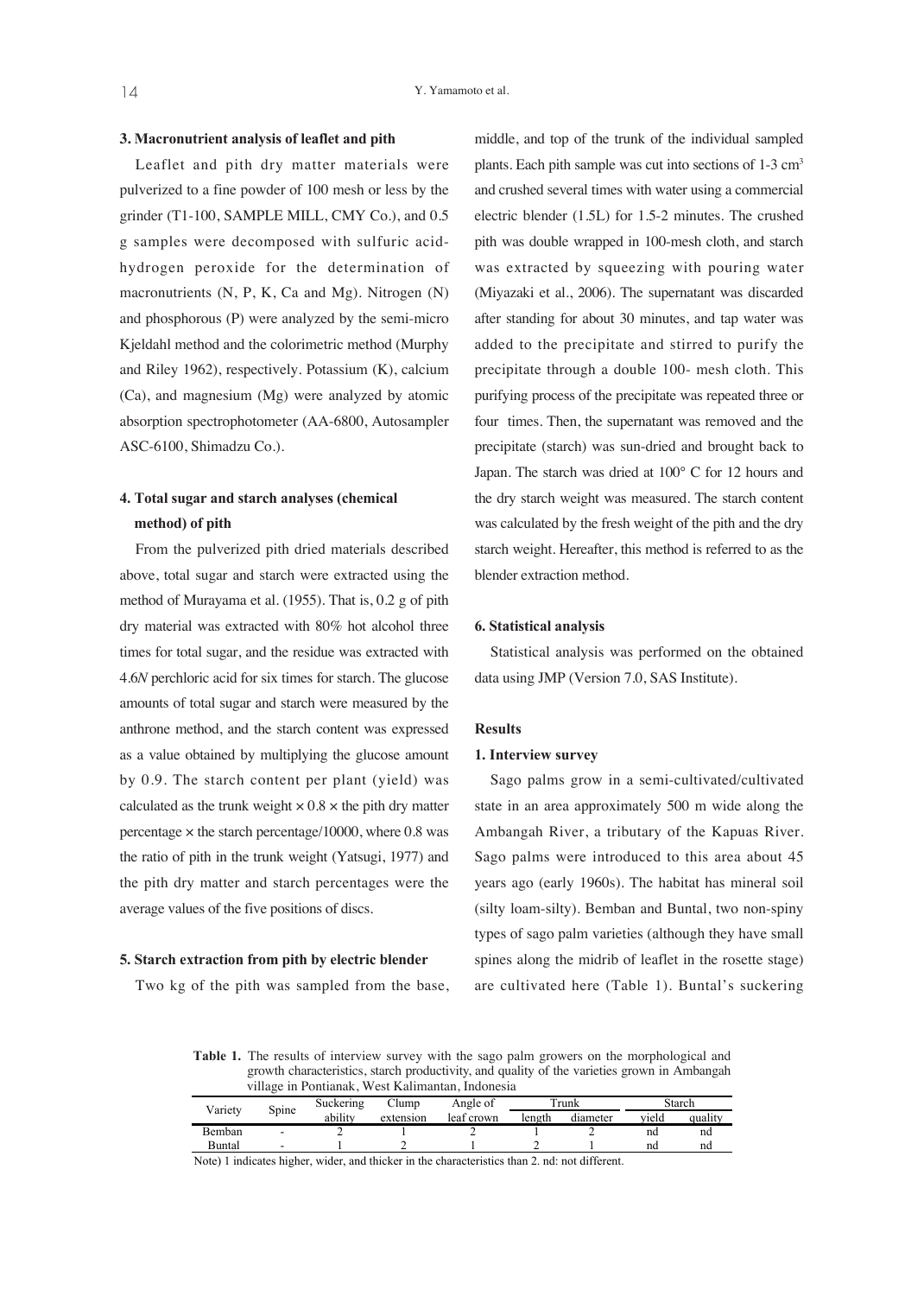ability is superior to that of Bemban. In Bemban, suckers stand farther away from the mother plant than do those of Buntal. The angle of the crown is wider in Buntal than in Bemban. The trunk is thinner and longer in Bemban than in Buntal. There is no clear difference in yield and starch quality (Table 1). Propagation depends on the planting of suckers, but it takes only around two years to form trunks because large suckers of more than 5 kg are transplanted after being nursed in a water pond for about one month until the emergences of new roots and a leaf. However, it takes four to five years to form trunks for suckers generated directly from the mother plant. The trunks of both varieties grow about 1 m per year, and Buntal and Bemban reach the flower bud formation stage at approximately 6 and 8 years after trunk formation, respectively. The planting density of suckers is  $5 \text{ m} \times 5 \text{ m}$ , and they are hardly managed after planting. Plants that have reached harvest stage (flower bud formation to flowering) are cut down with a chainsaw and cut into logs 1-2 m long and transported to the starch extraction site. The sago starch is collected by crushing the pith with a rotary crusher (rasper), and the starch is extracted by stamping the rasped pith on mesh sheets with water. The starch is sold to the Sagu Sari Factory at the mouth of the Kapuas River as wet starch, Rp. 700 and dry starch, Rp. 2100 per kg.

Sago starch is not eaten as a staple food but is partly used as a material for making cakes such as *Sago Lempeng* and *Kue Sago*.

### **2. Sampling survey**

#### **1) Growth characteristics**

Table 2 shows the growth characteristics of both varieties. Owners of sago gardens estimated that the ages of sampled plants were approximately 12 years for both varieties. Plant lengths were not significantly different  $(p<0.05$ , unless otherwise noted, significance levels are the same below) between the two varieties; they were 18.6 m and 16.4 m for Bemban and Buntal, respectively. Similarly, there was no significant difference in the number of leaf scars between the two varieties. The number of surviving leaves was not significantly different between the two varieties, but the coefficient of variation (CV) was 29.3%, which was significantly higher than other characteristics. This was probably because one individual of Bemban showed a very small number of surviving leaves, nine leaves. However, since the number of leaf scars in the individual was high, there was no clear difference between the two varieties in the total number of leaf scars (a) and living leaves (b)  $(a + b)$ , showing 81 and 77 for Bemban and Buntal, respectively, and the coefficient of variation was low, 7.8%. Since all plants were at the same growth stage, the number of leaves developed until flower bud formation after trunk formation was considered to be the same between the two varieties.

On the other hand, the trunk length in Bemban (9.6 m) was significantly longer than that in Buntal (7.4 m) (Table 2). Although the trunk diameter for Bemban (44.5 cm) was slightly thinner than that of

**Table 2.** Growth characteristics of sago palm varieties at harvest grown in Ambangah Village in Pontianak, West Kalimantan, Indonesia

|              | Estimated | Plant  | No. of     | No. of         |       |        |          | Trunk  |         |
|--------------|-----------|--------|------------|----------------|-------|--------|----------|--------|---------|
| Variety      | palm age  | length | leaf scars | leaves         | $a+b$ | Length | Diameter | Weight | Volume  |
|              | (yrs)     | (m)    | (a)        | (b)            |       | (m)    | (cm)     | (kg)   | $(m^3)$ |
| Bemban       | 12.0      | 18.6   | 59.7       | 21.3           | 81.0  | 9.6    | 44.5     | 1146   | 1.49    |
| Buntal       | 11.8      | 16.4   | 56.0       | 21.0           | 77.0  | 7.4    | 46.9     | 1009   | 1.27    |
| Average      | 11.9      | 17.7   | 58.1       | 21.2           | 79.3  | 8.6    | 45.5     | 1087   | 1.40    |
| <b>SD</b>    | 0.2       | 2.4    | 7.3        | 6.2            | 6.2   | 1.3    | 2.4      | 124    | 0.20    |
| $CV(\% )$    | 1.7       | 13.7   | 12.6       | 29.3           | 7.8   | 15.1   | 5.3      | 11.4   | 14.1    |
| Tukey's-test | ns        | ns     | ns         | n <sub>S</sub> | ns    | $\ast$ | ns       | ns     | ns      |

ns and \*: not significant and significant at  $p < 0.05$ , respectively.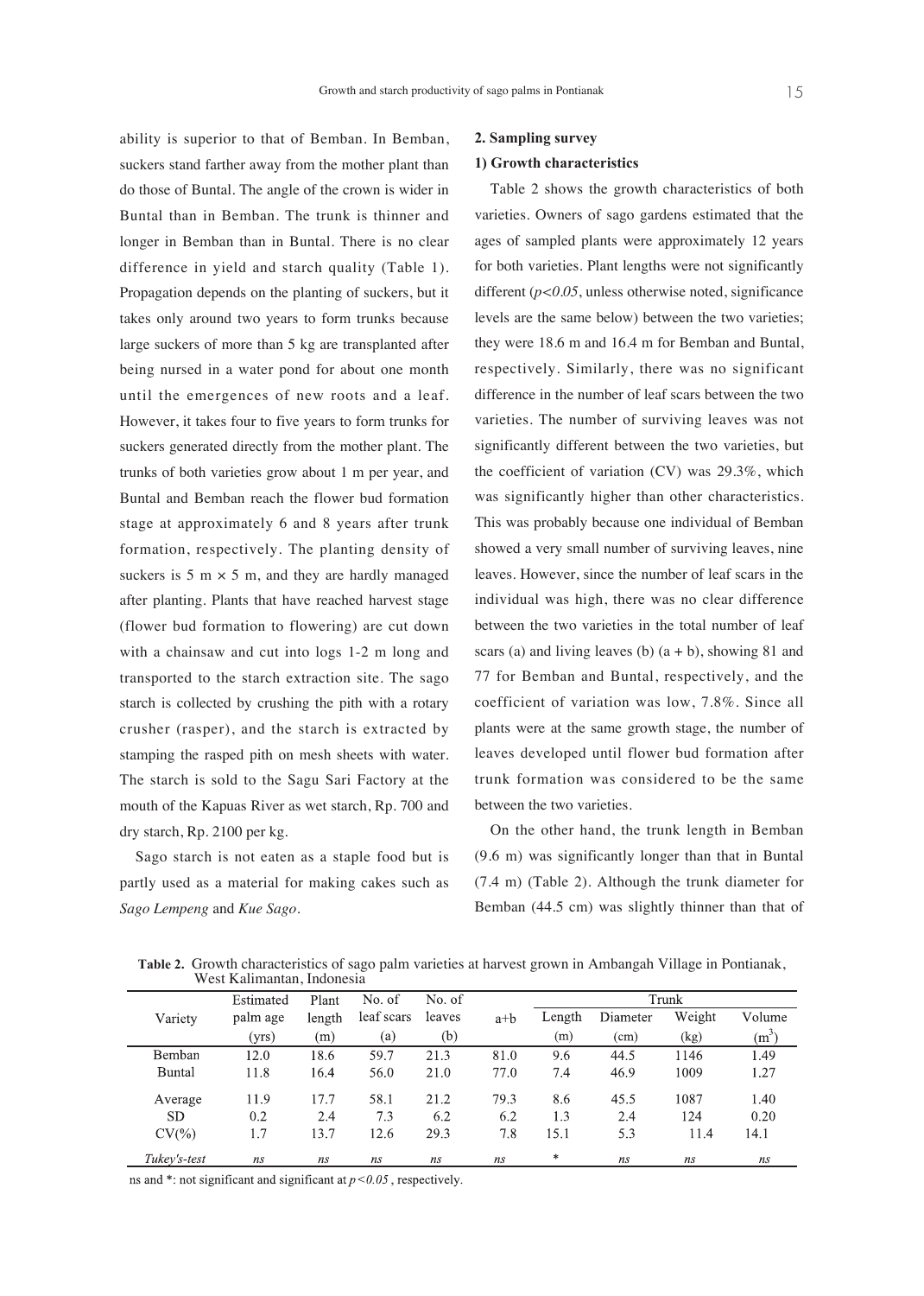Buntal (46.9 cm), the difference between the two varieties was not significant. Neither was the trunk weight significantly different between the two varieties, ranging from 905 to 1294 kg, with an average of 1146 kg for Bemban and 1009 kg for Buntal.

#### **2) Leaf characteristics**

The leaf length of both varieties was about 9 m, and the number of leaflets was around 145; no significant differences were observed in these characteristics (Table 3). On the other hand, the longest leaflet length and its maximum width were 158 cm and 10.8 cm for Bemban, respectively, and 151 cm and 9.6 cm for Buntal, respectively. Significant differences at *p<0.01* and *p<0.05*, respectively, were observed between the two varieties. The SPAD values of both varieties were about 65, and no significant difference was observed. As a result, the average leaflet area and leaf area were 1701 cm<sup>2</sup> and 25.1 m<sup>2</sup> for Bemban, respectively, which were

significantly larger than those for Buntal, 1450 cm<sup>2</sup> and  $20.6 \text{ m}^2$ , respectively.

#### **3) Starch productivity**

The dry matter percentages in pith of both varieties were 47%, showing no significant difference (Table 4). The pith dry weight was relatively higher in Bemban than in Buntal, although there was no significant difference between Bemban (435 kg) and Buntal (381 kg). The starch percentages of Bemban (74.9%) and Buntal (73.0%) were almost the same. The starch content was 326 kg for Bemban and 278 kg for Buntal. No significant difference was observed in the starch content between the two varieties, but the content was about 50 kg higher in Bemban than in Buntal. The total sugar content of both varieties was in the range of 4-5% with no significant difference.

Fig. 2 shows the starch percentages by trunk position. Starch percentages were in the range of 70- 75% at any trunk position, and there was no clear difference depending on the trunk position, although

|              | Leaf<br>No. of |          |             | Longest leaflet | Average leaflet | Leaf area    |                       |  |
|--------------|----------------|----------|-------------|-----------------|-----------------|--------------|-----------------------|--|
| Variety      | length(m)      | leaflets | length (cm) | max. width (cm) | <b>SPAD</b>     | area $(cm2)$ | $(m^2 \text{leaf}^1)$ |  |
| Bemban#      | 9.0            | 148      | 158         | 10.8            | 65.0            | 1701         | 25.1                  |  |
| Buntal       | 8.7            | 142      | 151         | 9.6             | 65.9            | 1450         | 20.6                  |  |
| Average      | 8.8            | 144      | 154         | 10.1            | 65.5            | 1551         | 22.4                  |  |
| <b>SD</b>    | 0.6            | 5.3      | 3.9         | 0.7             | 3.4             | 147          | 2.6                   |  |
| $CV(\% )$    | 7.0            | 3.6      | 2.6         | 6.9             | 5.2             | 9.4          | 11.7                  |  |
| Tukey's-test | ns             | ns       | **          | *               | ns              | $\ast$       | $\ast$                |  |

**Table 3.** Leaf characteristics of sago palm varieties at harvest grown in Ambangah Village in Pontianak, West Kalimantan, Indonesia

Measured on the lowest living leaves for each sampled palm. #One of the sampled palms was excluded from the measurements of the characteristics because the number of leaves was too small and the lowest leaf length was too short as compared with the other sampled palms. ns, \*, and \*\*: not significant and significant at  $p<0.05$ , and significant at  $p<0.01$ , respectively.

**Table 4.** Starch contents and related characteristics of sago palm varieties at harvest grown in Ambangah Village in Pontianak, West Kalimantan, Indonesia

| Variety      | Pith DM | Pith DW | Total                              | Starch | Starch       |
|--------------|---------|---------|------------------------------------|--------|--------------|
|              | $(\%)$  | (kg)    | $\frac{\text{sugar}}{\text{}}$ (%) | $(\%)$ | content (kg) |
| Bemban       | 47.4    | 435     | 5.2                                | 74.9   | 326          |
| Buntal       | 47.3    | 381     | 4.0                                | 73.0   | 278          |
| Average      | 47.3    | 408     | 4.6                                | 73.9   | 302          |
| <b>SD</b>    | 0.9     | 52.0    | 0.9                                | 2.3    | 46.6         |
| CV(%)        | 1.8     | 12.8    | 20.5                               | 3.1    | 15.4         |
| Tukev's-test | ns      | ns      | ns                                 | ns     | ns           |

ns and \*: not significant and significant at  $p < 0.05$ , respectively.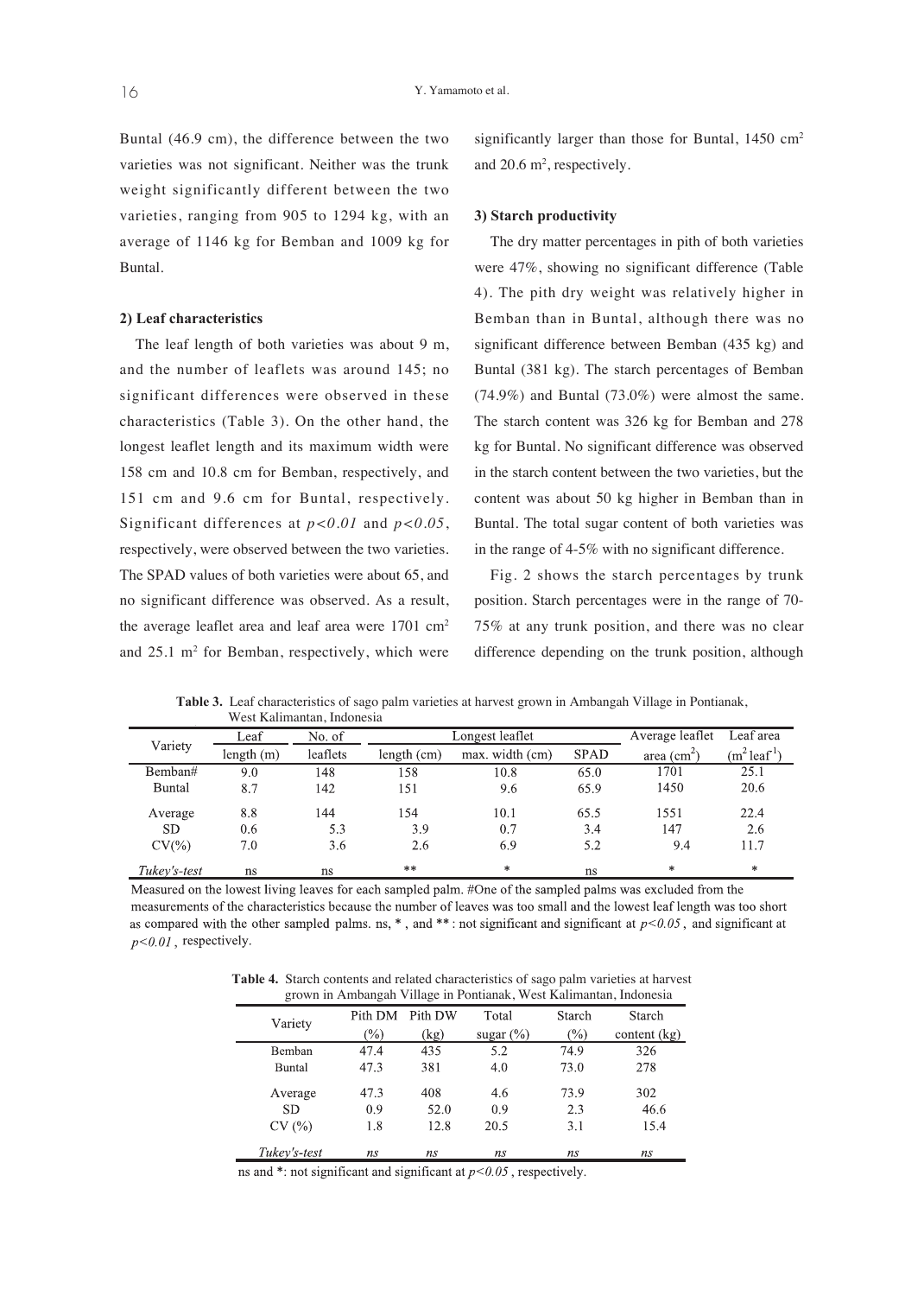

**Fig 2.** Positional differences of starch percentages in the pith of sago palm varieties at harvest grown in Ambangah Village in Pontianak, West Kalimantan, Indonesia ■Bemban, □Buntal.



errors.

the middle position showed a slightly higher value than those of the top and base positions.

#### **4) Macronutrients in leaflet and pith**

Table 5 shows the macronutrient contents of the leaflet and pith. In both varieties, the macronutrient contents were higher in the order of N>K>Ca>Mg>P in the leaflet and K>N>Ca>Mg>P in the pith. There were no significant differences in the macronutrient contents except for the Mg content in the leaflet. The

**Table 5.** Contents of macronutrients in the leaflet and pith of sago palm varieties at harvest grown in Ambangah Village in

| Pontianak, West Kalimantan, Indonesia |              |      |      |        |      |      |  |  |
|---------------------------------------|--------------|------|------|--------|------|------|--|--|
|                                       |              | N    | P    | K      | Сa   | Mg   |  |  |
| Variety                               | Part         |      |      | (g/kg) |      |      |  |  |
| Bemban                                | Leaflet      | 13.7 | 0.78 | 6.5    | 2.09 | 1.87 |  |  |
| Buntal                                | Leaflet      | 14.4 | 0.83 | 7.8    | 1.90 | 1.33 |  |  |
|                                       | Average      | 14.1 | 0.80 | 7.2    | 1.99 | 1.60 |  |  |
|                                       | <b>SD</b>    | 0.76 | 0.03 | 1.32   | 0.66 | 0.36 |  |  |
| CV(%)                                 |              | 5.4  | 3.8  | 18.5   | 33.1 | 22.4 |  |  |
|                                       | Tukey's-test | ns   | ns   | ns     | ns   | *    |  |  |
| Bemban                                | Pith         | 2.21 | 0.36 | 4.94   | 1.28 | 0.90 |  |  |
| Buntal                                | Pith         | 2.04 | 0.38 | 5.66   | 1.69 | 0.77 |  |  |
|                                       | Average      | 2.12 | 0.37 | 5.30   | 1.49 | 0.83 |  |  |
|                                       | <b>SD</b>    | 0.21 | 0.05 | 1.31   | 0.62 | 0.16 |  |  |
|                                       | CV(%)        | 9.9  | 13.5 | 24.7   | 42.0 | 19.7 |  |  |
|                                       | Tukey's-test | ns   | ns   | ns     | ns   | ns   |  |  |

ns and \*: not significant and significant at  $p<0.05$ , respectively.

Mg content in the leaflet was significantly higher in Bemban than in Buntal. Comparing the contents in the leaflet and the pith, the content of any nutrient was leaflet>pith, but the difference in N was particularly large. In addition, the coefficient of variation of Ca content was highest in both leaflet and pith.

#### **3. Extraction of starch by electric blender**

Table 6 shows the starch contents of pith at different positions of the trunk and the average starch content per pith fresh weight (dry starch percentage to pith fresh weight) by blender extraction and chemical methods. In the blender extraction method, the average starch content in the pith was 27.9% for Bemban and 27.1% for Buntal, and no significant difference was found, as in the chemical method. The average starch contents of both varieties by the blender extraction method and the chemical method were 27.5% (Bemban) and 34.1% (Buntal). The content was significantly (*p<0.001*) lower with the blender extraction method than with the chemical method, irrespective of the trunk positions. The starch contents of the top and base with the blender extraction method were 25.5% and 26.2%, respectively, which tended to be about 5% lower than that of the middle. This tendency was the same in the results of the chemical method, and the starch content was higher in the order of middle>base>top, and

> about 3 to 6% lower at the base and top than in the middle. In addition, a highly significant *(p<0.001*) positive correlation was observed between the starch content with the chemical method and that with the blender extraction method, and the contents using the blender method were about 80% of those when using the chemical method represented by the slope of the regression equation (Fig. 3).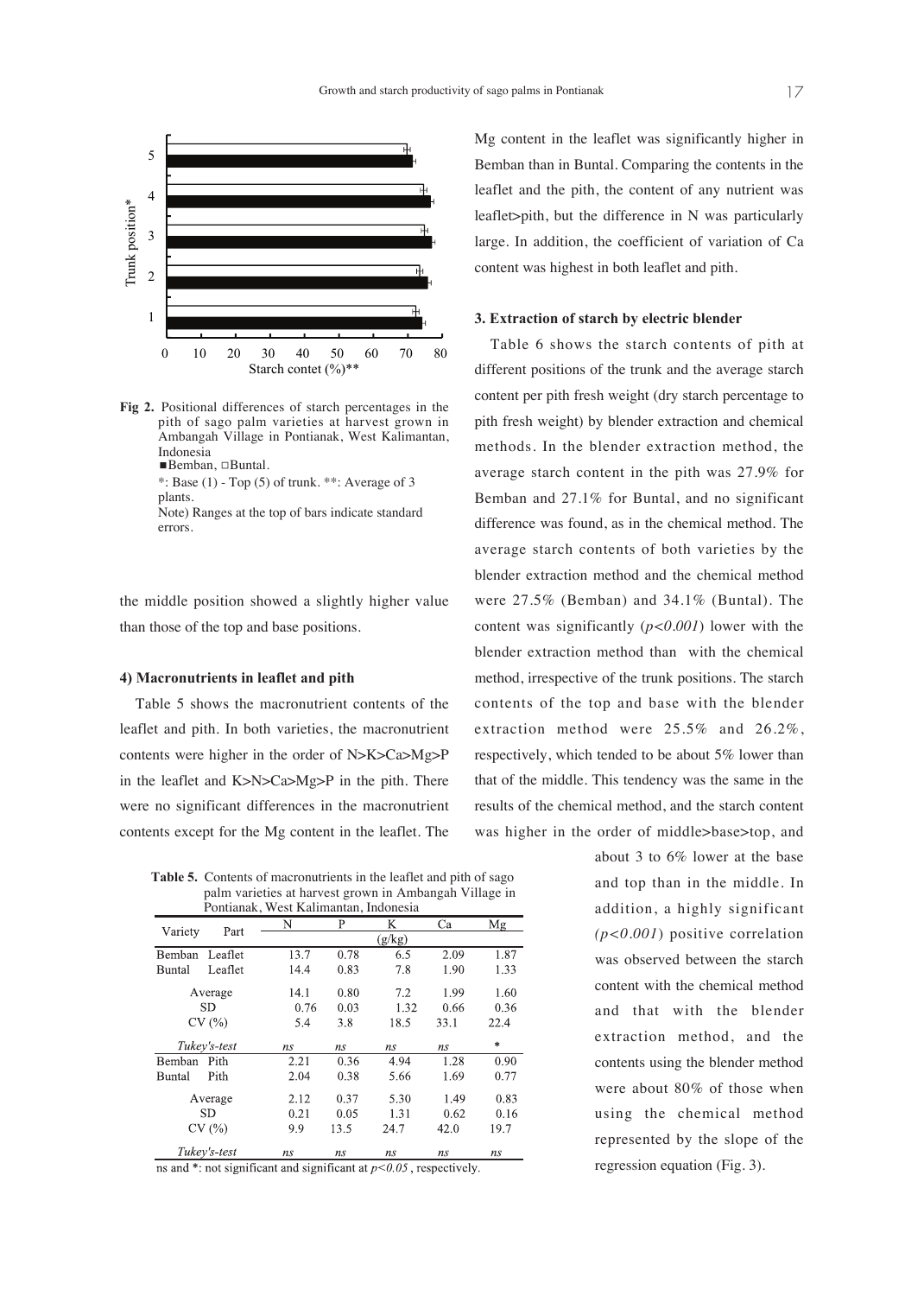| Method       | Variety                | Trunk position (starch, %) |                   |        |                   |  |  |  |
|--------------|------------------------|----------------------------|-------------------|--------|-------------------|--|--|--|
|              |                        | Base                       | Middle            | Top    | Average           |  |  |  |
| Chemical     | Bemban                 | 33.2                       | 36.5              | 34.2   | 34.6              |  |  |  |
|              | Buntal                 | 33.5                       | 36.4              | 30.8   | 33.6              |  |  |  |
| Blender      | Bemban                 | 25.8                       | 31.7              | 26.4   | 27.9              |  |  |  |
|              | Buntal                 | 26.6                       | 30.1              | 24.6   | 27.1              |  |  |  |
| Method       | Chemical               | $33.4\ a$                  | $36.4 \, a$       | 32.5 a | $34.1 \, a$       |  |  |  |
|              | <i>Blender</i>         | 26.2 b                     | 30.9 <sub>b</sub> | 25.5 b | 27.5 <sub>b</sub> |  |  |  |
|              | $(M/C, \mathcal{V}_0)$ | (78.4)                     | (84.9)            | (78.5) | (80.6)            |  |  |  |
| Variety      | Bemban                 | 29.5A                      | 34.1 A            | 30.3 A | 31.3A             |  |  |  |
|              | <i>Buntal</i>          | 30.1A                      | 33.2 A            | 27.7 A | 30.3A             |  |  |  |
| Method $(M)$ |                        | $***$                      | ***               | ***    | $***$             |  |  |  |
|              | Variety (V)            | ns                         | ns                | ns     | ns                |  |  |  |
|              | $M \times V$           | ns                         | ns                | ns     | ns                |  |  |  |

**Table 6.** Comparison of starch contents (dry starch percentage to fresh pith weight) of sago palm pith at different positions using the blender method and the chemical method

ns and \*\*\*: not significant at  $p<0.05$  and significant at  $p<0.001$ , respectively. Numerals followed by the same letter within each column do not differ at  $p<0.001$  by Tukey's test.



**Fig 3.** Relationship between starch contents using the blender method and the chemical method ●Bemban, ○Buntal. \*\*\*: significant at *p<0.001*.

# **Discussion**

Two varieties, Bemban and Buntal, were cultivated along the Ambangah River, a tributary of the lower Kapuas River in West Kalimantan. Saitoh et al. (2008) reported that there were three major sago palm varieties along the Kapuas River in Pontianak : Bemban, Buntal, and Pulut. However, they did not report the characteristics of each variety. According to the interview results of this research, Bemban and Buntal were presumed to belong to early-flowering varieties because they were harvested at 10-12 years

after sucker emergence/planting, following the categorization of the earliness of flowering of sago palms by Yamamoto et al. (2020). Gusmayanti and Maherawanti (2011) reported that these varieties reach the harvest stage in 8-10 years. Both varieties were non-spiny types and were distinguished by local sago growers by characteristics such as their suckering ability, the extent of their clump, the angle of their trunk crowns, the length and thickness of their trunks, etc. (Table 1). The years from sucker emergence to trunk formation were 4-5 years in both varieties, which was almost the same length of time as for varieties of around Lake Sentani, Papua, Indonesia, which is included in the sago palm's area of origin, and those of Sarawak, Malaysia (Yamamoto et al., 2003a; 2020).

It is estimated that the sago palm was introduced to this area about 45 years ago and cultivation began. Gusmayanti and Maherawanti (2011) reported that sago palm cultivation in West Kalimantan, including Ambangah Village, dates back more than 30 years. In addition, they reported that the average sago palm cultivation area in West Kalimantan was about 1.5 ha, and suckers were planted at distances of 3-10 m. In Ambangah Village, transplanted suckers take only about two years from planting to trunk formation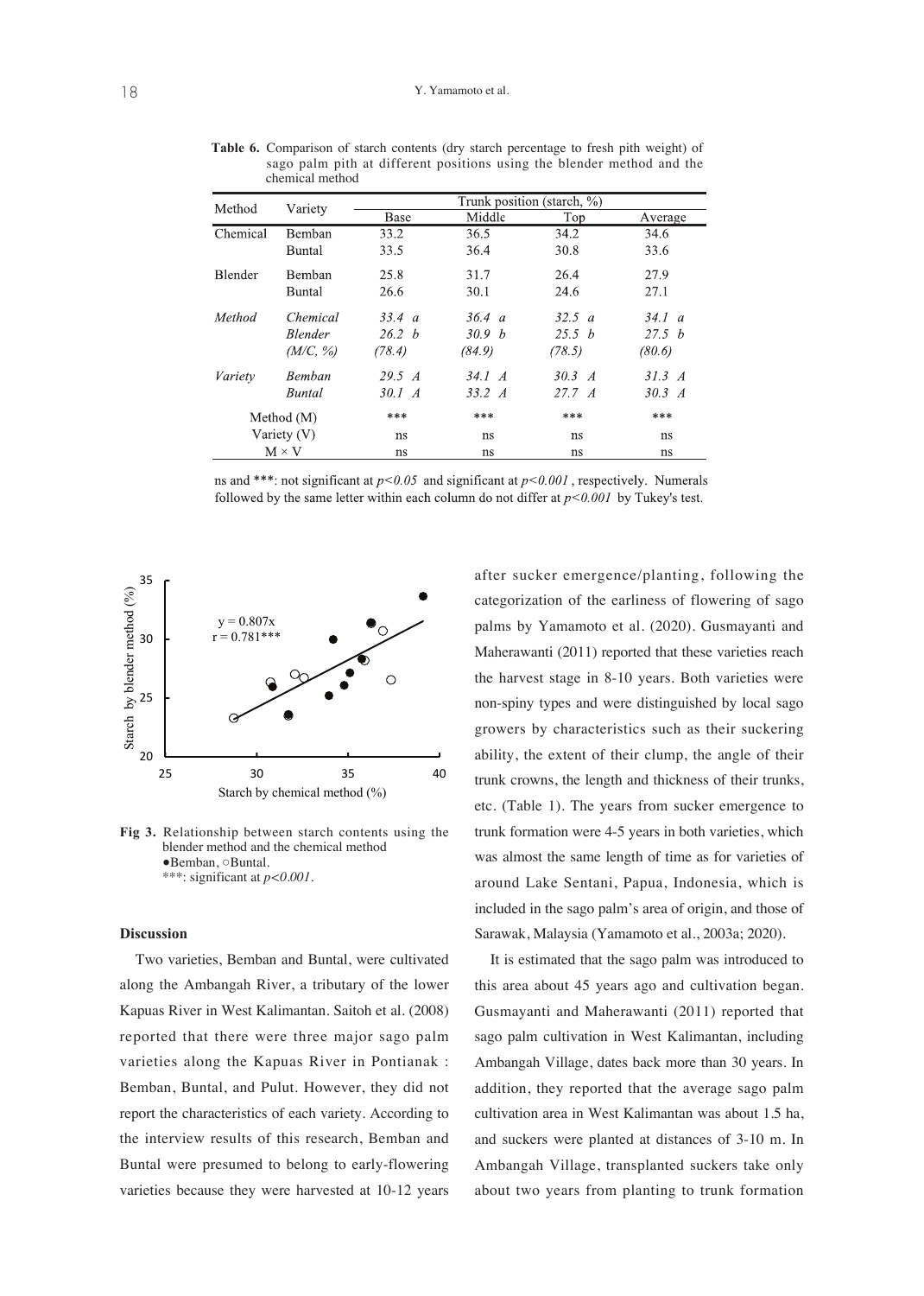because large suckers weighing more than 5 kg are transplanted after being nursed in a pond (for about 1 month) to generate new roots and a new leaf (planting density:  $5m \times 5m$ ). This duration was earlier than the 4-6 years previously reported in mineral soil (Yamamoto et al., 2003c, 2010, 2020). The fertile soil in this area, located at the lower reaches of the Kapuas River, as well as the large nursed suckers might have caused the earlier trunk formation. Cultivation management after sucker planting was hardly carried out (Gusmayanti and Maherawanti, 2011).

Large differences in leaf area and trunk length were found between both varieties, and these characteristics of Bemban were significantly superior to those of Buntal; however, there was no significant difference in trunk diameter between both varieties (Tables 2 and 3). These results were consistent with results of the interview, which showed that Bemban has a longer and thinner trunk than Buntal. The trunk weights of the surveyed individuals of both varieties were in the range of 900-1300 kg, and the trunk weight tended to be equivalent to that of the sago palm of Muka, Sarawak (Jong, 1995) or slightly heavier (Yamamoto et al., 2003a, 2003c).

On the other hand, regarding starch productivity, there were no significant differences between the two varieties in the dry matter, starch, and total sugar percentages in the pith related to starch productivity (Table 4). These values were in the same range as those reported so far (Yamamoto et al., 2003a, 2010, 2020); however, the starch percentages were significantly different and several percentages higher than those of the sago palms in Muka, Sarawak, Malaysia. The starch percentage in the trunk was higher in the middle than those in the top and base, but the difference between varieties was small (Fig. 2). This result was consistent with the result of Yamamoto et al. (2003a). A significant difference in the starch content was not observed between the two varieties, but Bemban had a longer trunk than Buntal, resulting in heavier pith weight, and its starch contents, 272-380 kg (average 326 kg), were higher than those of Buntal, 250-306 kg

(average 278 kg). The starch contents of both varieties were superior to those of the previously reported sago palms in Muka, Sarawak (Yamamoto et al., 2003a, 2003c).

The starch content of sago palm in remote areas was crushed and easily measured without using chemicals using a commercially available electric blender. The crushed pith was squeezed through a double 100-mesh cloth with water, and the precipitated starch was removed. As a result, it was clarified that about 80% of starch chemically analyzed can be recovered by this method, regardless of trunk positions (Table 6). Therefore, this method was considered effective as a simple method for measuring starch content in remote areas where electricity is available. Miyazaki et al. (2006) reported that the efficiency of extracting starch from sago palms grown in Jayapura, Papua, by the blender extraction method was about 80% of the starch amount chemically analyzed. The extraction efficiency in this survey showed similar values. The starch extraction efficiencies using traditional methods, such as using an ax-like tool or a grater to pulverize the pith were reported to be 44% (Schuiling, 2009) and 48% (Yamamoto et al., 2007), respectively. As compared to these traditional methods, the blender extraction method was considered to have the advantage of 30- 35% higher extraction efficiency, as well as simplicity and reduction of investigation time.

The contents of macronutrients in the leaflet and pith were higher in the order of N>K>Ca>Mg>P and K>N>Ca>Mg>P for Bemban and Buntal, respectively (Table 5). This order was consistent with previous reports (Sim and Ahmed, 1991; Falch and Schuiling, 1991 ; Yamamoto et al., 2003b, 2020). Except for the Mg content in the leaflet, there were no significant differences between the two varieties in the macronutrient contents of the leaflet and pith. As compared to sago palms grown in Mukah, Sarawak, leaflets had higher K contents (Sim and Ahmed, 1991; Flach and Schuiling, 1991), the N and K contents in the pith tended to be higher, and the Ca content tended to be lower than those of sago palms in Mukah (Flach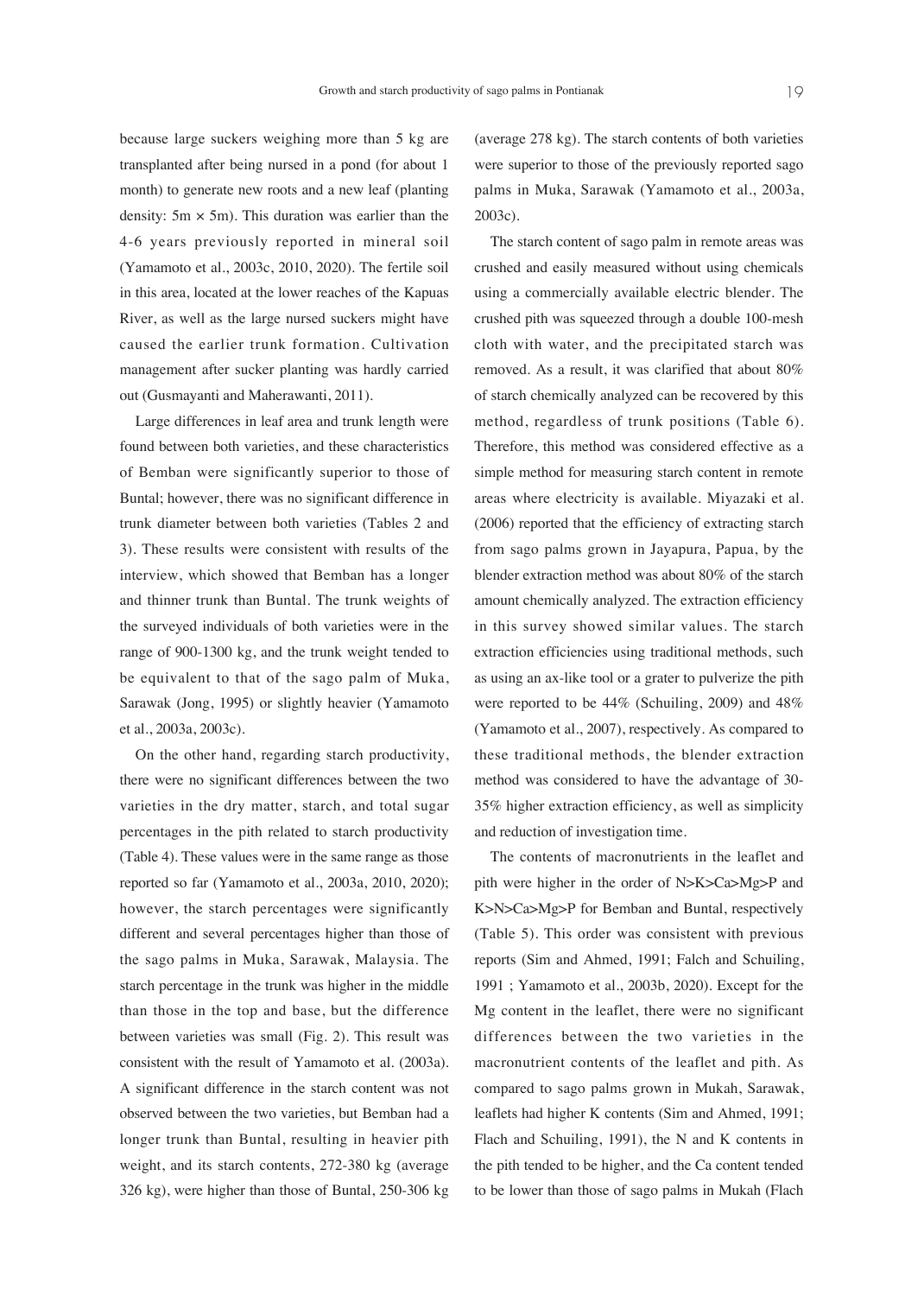and Schuiling, 1991; Yamamoto et al., 2003b). It was particularly noteworthy that the K contents in the leaflet and pith were higher than those of sago palms in the adjacent Sarawak, because it was reported that the K content in the leaflet promoted the translocation of photosynthetic products from the leaf to the starch reservoir (Tsuno and Fujise, 1965; Haedar et al., 1973), and the K content in the pith was noted for the activation of starch synthase (Marsher, 1986; Hara, 2001). Based on these facts, it was estimated that the significantly higher starch percentages in the pith of the sago palms in Pontianak as compared to those in Muka, Sarawak mentioned above, were closely related to the differences in the K contents in the leaflet and pith.

#### **Acknowledgements**

We express our sincere gratitude to Professor Saeri Sagiman, Faculty of Agriculture, Tanjungpura University, West Kalimantan, Indonesia, who gave us a great deal of support and assistance in our conducting of this research. In addition, we thank the local sago palm growers for their kind cooperation in interview surveys and the sample collections of sago palms. This study was supported by a JSPS KAKENHI Grant (Grant No. 18405019).

#### **References**

- Flach, M. 1997 Sago palm, *Metroxylon sagu* Rottb (Promoting the Conservation and Uses of Underutilized and Neglected Crops, 13). International Genetic Resources Institute (Rome) pp. 85.
- Flach, M. and D. L. Schuiling 1991 Growth and yield of sago palms in relation to their nutritional needs. *In*: Towards greater advancement of sago industry in the '90s (Proceedings of the Fourth International Sago Symposium) (Ng, T. Y., Y .L. Tie and H. S. Kueh eds.) Lee Ming Press (Kuching) 103-110.
- Gusumayanti, E. and Maherawanti 2011 Sago palm cultivation practices in four sago producing villages in West Kalimantan. *In*: Proceeding of the 10<sup>th</sup> International sago symposium -Sago for food

security, bio-energy, and industry, from research to market (Siregar, I.Z., T. Sudaryanto, H. Ehara, Suwardi, I. Lubis, and S. W. Ardie eds.) Bogor Agricultural University (Bogor) 48-49.

- Haeder, H. E., K. Mengel and H. Forster 1973 The effect of potassium on translocation of photosynthates and yield pattern of potato plants. Journal of the Science of Food and Agriculture 24: 1479-1487.
- Hara, T. 2001 Plant growth and nutrition system. *In*: Plant nutrition (Mori, S., T. Mae, and T. Yoneyama eds.) Buneido (Tokyo) 133-137. (in Japanese)
- Jong, F.S. 1995 Research for the development of sago palm (*Metroxylon sagu* Rottb.) cultivation in Sarawak, Malaysia. Ph.D. thesis of Agricultural University, Wageningen, The Netherlands. pp. 139.
- Kueh, H.S., Y.L. Tie, E. Robert, C.M. Ung and J. Hj. Osman 1991 The feasibility of plantation production of sago (*Metroxylon sagu* Rottb.) on an organic soil in Sarawak. *In*: Towards greater advancement of sago industry in the '90s (Proceedings of the Fourth International Sago Symposium) (Ng, T. Y., Y .L. Tie and H. S. Kueh eds.) Lee Ming Press (Kuching) 127-136.
- Marsher, H. 1986 Mineral nutrition (Second edition). Academic Press (London) 285-312.
- Ming, R. Y. C., Y. Sobeng, F. Zaini and N. Bursi 2018 Suitability of peat swamp areas for commercial production of sago palms: The Sarawak experience. *In*: Sago Palm –Multiple contributions to food security and sustainable livelihood– (Ehara, H., Y. Toyoda, and D.V. Johnson eds.). Springer Open (Singapore) 91-108.
- Miyazaki, A., F.S. Jong, Petrus, Y. Yamamoto, T. Yoshida, Y.B. Pasolon, H. Matanubun, F.S. Rembon, and J. Limbongan 2006 Starch extraction in several sago palm varieties grown near Jayapura, Papua State, Indonesia. Proceedings of the 15<sup>th</sup> Conference of the Society of sago Palm Studies, 9-12. (in Japanese)
- Murayama, N., M. Yoshino, M, Oshima, S. Tsukahara and Y. Kawarazaki 1955 Studies on the accumulation process of carbohydrates associated